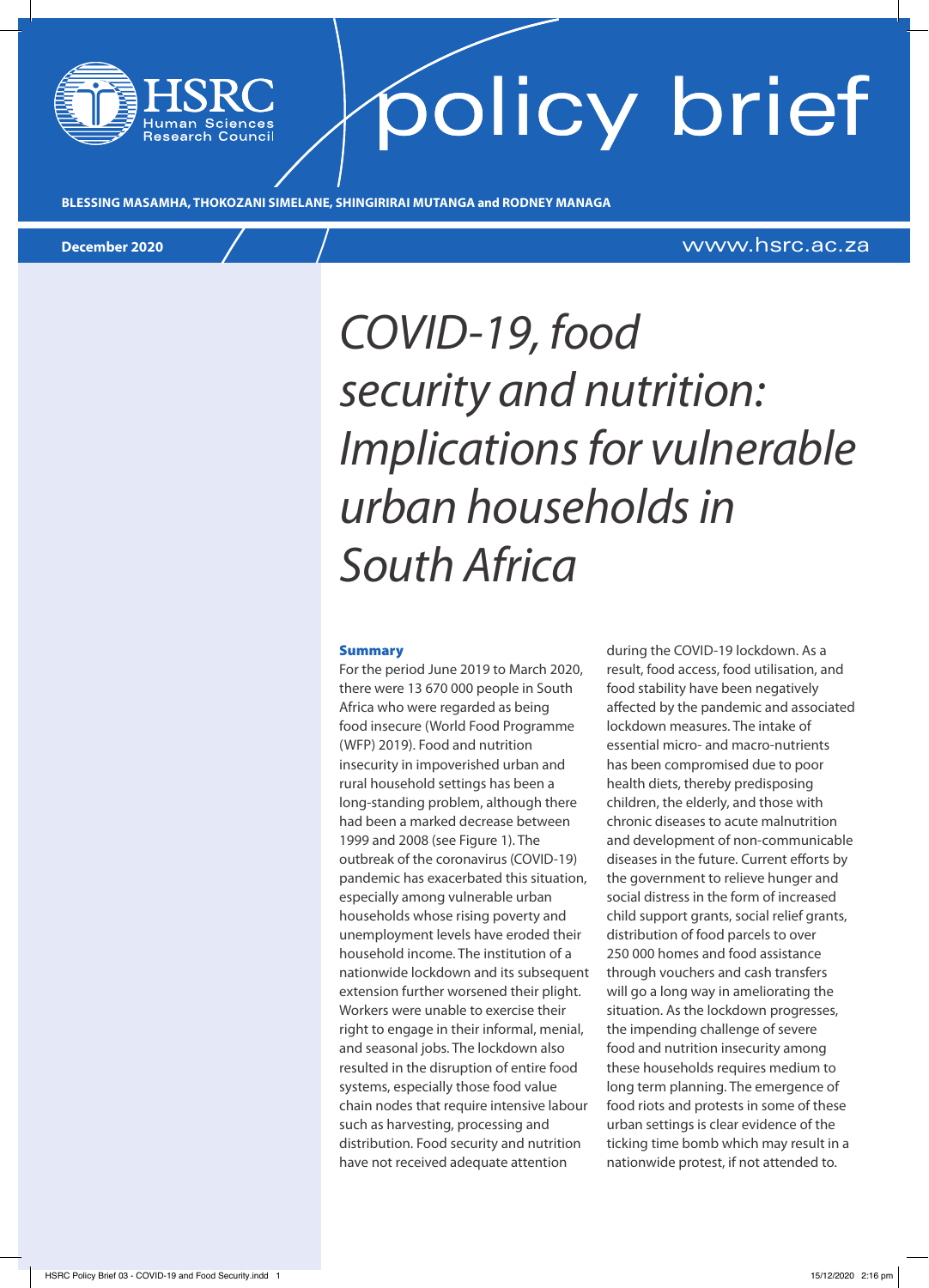Post-COVID-19, there is a need to develop national contingency strategies to deal with pandemics, strengthen local food systems, secure external funding, provide stimulus funding packages to strategic food producers, and to promote local, regional and international markets.

### Introduction

At the national level, South Africa is reported to be food secure (Labadarios et al. 2011). However, widespread hunger and malnutrition have been reported at the household level (Labadarios et al. 2011). According to the WFP (2019), about 13 670 000 people were considered to be food insecure in the period June 2019 to March 2020 in South Africa. The high unemployment level (29.1%) and the associated rising poverty levels in South Africa make urban dwellers more susceptible to the socioeconomic impact of COVID-19. The Human Coronavirus disease 2019 (COVID-19) is a severe, primarily respiratory illness caused by the coronavirus and characterised by fever, coughing, and shortness of breath. The state of food and nutrition insecurity in South Africa has been exacerbated both by the outbreak and by the associated control measures implemented by the government to contain the spread of COVID-19. As a result, vulnerable urban and rural communities continue to suffer from the outbreak of COVID-19. This is due to inadequate income, unemployment, and social protection that is limited to children, people with disabilities, and older people. The COVID-19 national lockdown has negatively impacted the urban poor through reduced incomegenerating activities, which has directly compromised their ability to purchase food. South African urban communities are not producing their own food. The only means of accessing food is through purchase from chain stores and food markets. This has resulted in acute food insecurity in urban households.

The government's Risk Adjusted Strategy and other associated COVID-19 intervention measures have a very limited analytical focus on food and nutrition at individual and household levels. Instead, the focus has been mostly on alleviating household hunger.

Since 1999, the majority of the people experiencing hunger in South Africa were those living in rural communities, as compared to urban areas. Nevertheless, food insecurity had decreased significantly in both urban and rural areas between 1999 and 2008. It decreased from 42.0% to 20.5% in urban areas, and from 62.0% to 33.1% in rural areas (see Figure 1). Regardless of having adequate food produced in the country, accessibility of food at household level remains inadequate, especially in the context of the COVID-19 pandemic. Food access problems were most common in the Eastern Cape, where over 45% of households had inadequate or severely inadequate food access (Stats SA 2016). This situation predisposes households in such areas to acute food insecurity and malnutrition during outbreaks of pandemics such as COVID-19.

Stages 4 and 5 of the COVID-19 lockdown in South Africa witnessed unprecedented protests over the distribution of food parcels in urban communities. The four-kilometre queues witnessed in Centurion, Gauteng, and the aggression, looting and protests for food that took place in Umthatha in the Eastern Cape and Mitchells Plain in the Western Cape demonstrate the severity of food insecurity in the country amid the COVID-19 pandemic.

This policy brief provides an overview of the implications of COVID-19 pandemic on food security and nutrition in South Africa, with a focus on urban households' food security and nutrition situation. It proposes short-term and long-term intervention measures that can be implemented to reduce the vulnerability of urban households to food insecurity. This calls for the re-evaluation of South Africa's social security system. This policy brief seeks to answer the following questions:

1. What is the level of food and nutrition insecurity among urban households, and how has the outbreak of the COVID-19 pandemic affected food systems in South Africa?



**Figure 1**: Food insecurity in South Africa 1999–2008 (Source: Labadarios et al. 2011)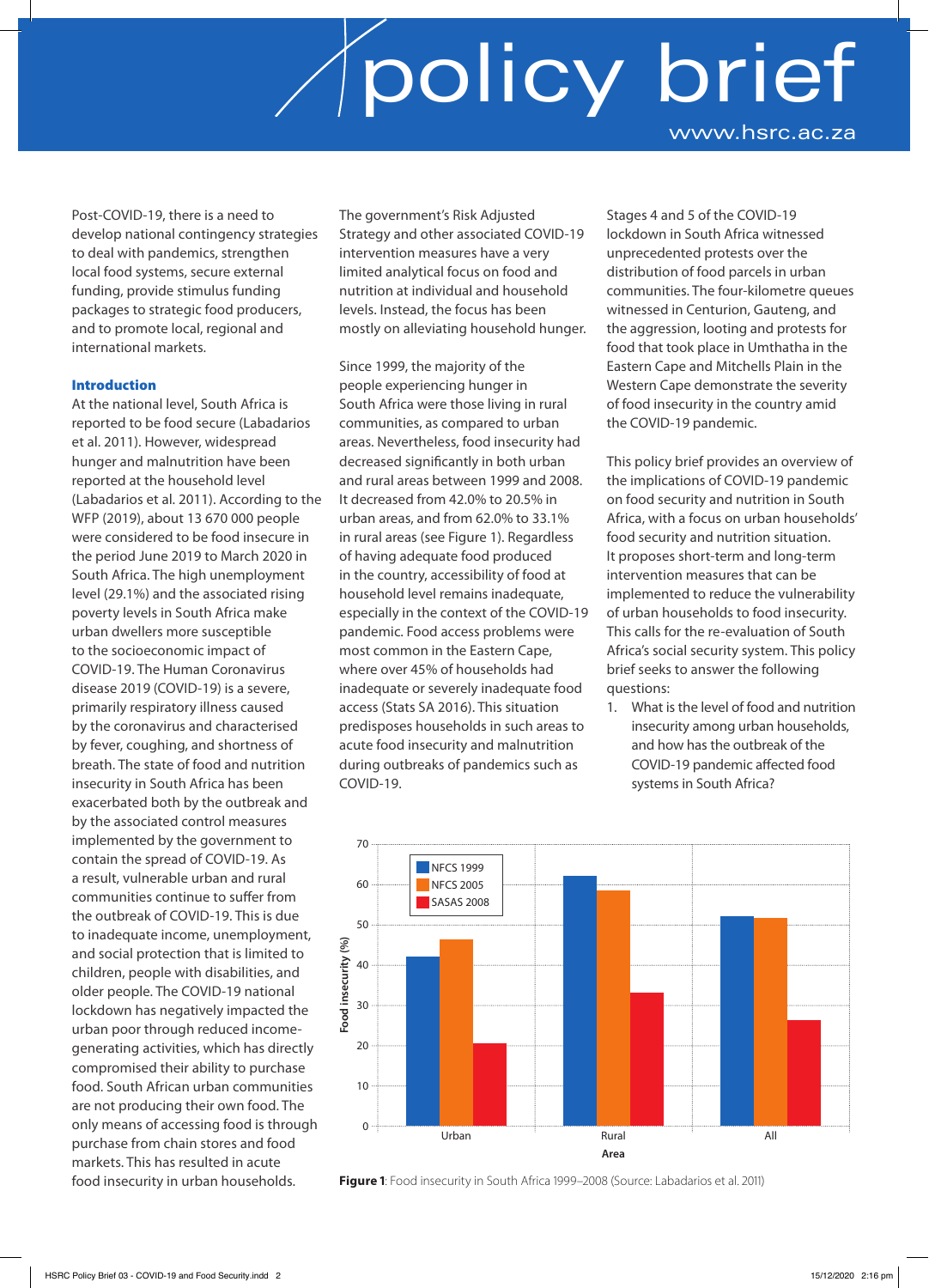- 2. How have the government-imposed restrictions and regulations against COVID-19 affected food systems in South Africa, and to what extent have ordinary urban household members been affected?
- 3. What interventions for enhancing food security and nutrition need to be adopted in the short and medium term during the COVID-19 pandemic?
- 4. Are there any lessons South Africa can learn regionally and globally on how to reduce COVID-19-induced food and nutrition insecurity at the household level?
- 5. Given the experiences gained from COVID-19, how can South Africa's food and nutrition security policy be adjusted such that urban areas are also given attention?
- 6. What measures, interventions and programmes can be developed post-COVID-19 to enhance food security and nutrition in both rural areas and vulnerable urban areas of South Africa?

The policy brief seeks to make available an informed analysis of the status of food insecurity and nutrition in the urban areas of South Africa.

### The COVID-19 pandemic and its effects on food security and nutrition

The coronavirus outbreak has been declared a national disaster, with over 767 679 confirmed COVID-19 positive cases and 20 903 deaths recorded (as of 22 November 2020). The subsequent institution of national lockdown measures intended to curb the spread of COVID-19 resulted in compromised food availability, food access and, to a lesser extent, food stability, with more pronounced effects on vulnerable communities. The isolation of COVID-19 patients has significantly affected the dietary consumption patterns of South Africans. It has had a pronounced nutritional impact on people, resulting in reduced intake of essential nutrients

such as vitamins, proteins, minerals, and fatty acids needed for a healthy body (Shahidi 2020). The inability of spaza shops, street vendors, and *shisa nyama* (South Africa's popular name for a barbecue) to operate left a larger portion of vulnerable urban communities exposed to food insecurity and nutrition, due to reduced access and availability. Nutritious, fresh foods are often more expensive than nonperishable staples, and during the lockdown there has been a spike in the price of nutritious foods, making them inaccessible to vulnerable households. Since the desire to buy goods at a higher price due to increased demand is less common in poorer urban communities, if prices of nutritious foods continue to rise faster than those of non-perishable foods, and incomes continue to decline, the result is lower overall spending on nutritious foods. Reduced access to nutritious foods could impact immune response in populations already exposed to COVID-19, including the elderly, those with comorbidities, and those who are already immunecompromised. In the long term, the COVID-19 pandemic is aggravating the existing crisis of undernutrition and leading to diet-related noncommunicable diseases (NCDs), mainly obesity, diabetes, cardiovascular disease, and cancer, due to consumption of poor diets. In children, it is exacerbating the conditions of stunting, wasting, and obesity which have long-term negative effects on cognitive development.

The decision to classify farmworkers as essential service providers during the COVID-19 lockdown has ensured the continued provision of labour at the farm level. Despite this positive development, the disruption of food supply chains due to the closure of key sectors such as processors and distributors in food value chains has resulted in a contraction in both food supply and demand, which has resulted in a reduction in disposable income for

those who work in this sector. Agrofood value chains, particularly those that are labour-intensive, such as the vegetable, fruits, and meat industry, have been severely impacted (Cappelli & Cini 2020). For instance, a reduction in aggregate demand due to limited transportation especially for perishables resulted in losses since food that had to be harvested and stored, went bad. In the United States, dairy farmers had to dispose of millions of litres of milk, and potato farmers had to distribute their products to the public for free as a result of reduced demand. In South Africa, the COVID-19 pandemic has also affected the processing and transportation of food which is predominantly carried out by a migrant labour force that has not been mobile because of travel restrictions (subject to changes in lockdown regulations). This may result in medium to long-term food shortages and price hikes.

In response to the COVID-19 pandemic, the President of South Africa, in his national speech on 21 April 2020, announced the R500 billion COVID-19 economic and social relief measures grant fund for South Africa. This included a coronavirus grant in which R50 billion was channelled towards the most vulnerable and affected. Child grants were increased, and a special COVID-19 social relief of distress grant of R350 per month was introduced. Food vouchers and cash transfers to the vulnerable were managed through the South African Social Security Agency (SASA). In conjunction with SASA, the Department of Social Development distributed 250 000 food parcels across the country. While these government efforts are commendable, there is a need for tailor-made strategies that focus on children, especially those who used to receive meals at school. The food parcels themselves need to be evaluated to see if they meet the daily dietary guidelines for a healthy diet and nutrition. Furthermore, the cash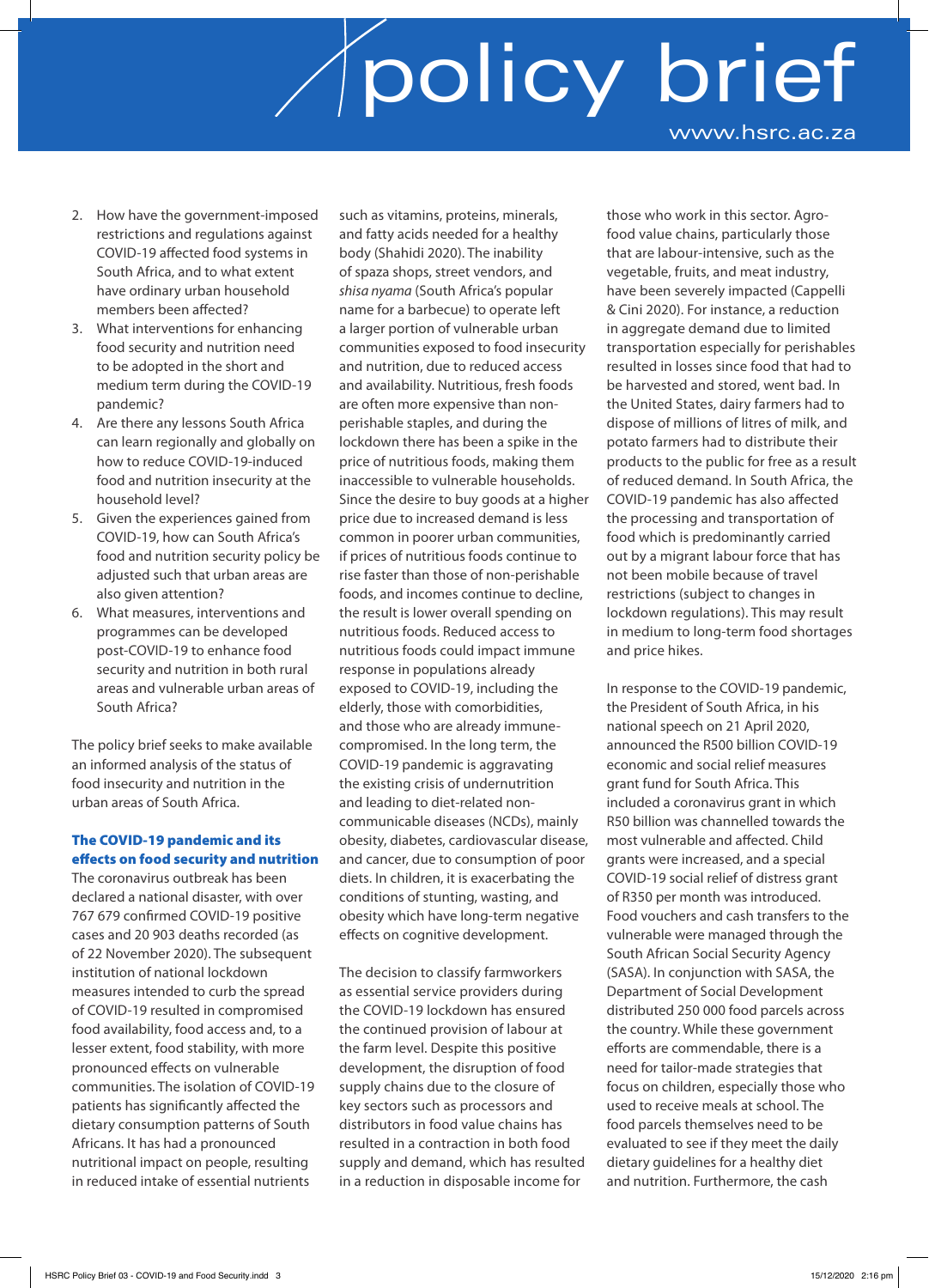transfers and grants might not be used directly for the purchase of food. This represents a complex reality of food security and nutrition that has not been anticipated by policymakers. Figure 2 captures this complex reality, and demonstrates the causal relationship between COVID-19 and the economic, social and health aspects of food security in households. It illustrates that instituting the COVID-19 lockdown resulted in increased job losses, reduced income, and increased vulnerability for households in both urban and rural areas. What is clear from Figure 2 is that striking a balance between COVID-19 lockdown and food security at the household level is impossible, due to existing interlinkages between factors that drive household food security. Lack of balance or equilibrium between factors will translate into increased acute food insecurity and malnutrition, as well as a COVID-19 susceptible population. This calls for further re-evaluation of social protection and health nutrition programmes in South Africa.

### Lessons from other countries affected by COVID-19

In **China**, food delivery drivers kept the country running. However, after two weeks of national lockdown, most households ran out of groceries. Rapid phone interviews were launched on 11–12 February 2020, and about 3 million motorcycles were delivering food to households, leading to a 400% increase in grocery deliveries (International Food Policy Research Institute 2020). In **Nigeria**, retail food outlets were opened for longer hours to enhance social distancing practices. Useful experiences can be drawn from **Malaysia**, where the **µ-Quota policy** in COVID-19 is being implemented as a National Pandemic Contingency plan, based on the minimum household requirements of food, water, and medication. According to Ruiz Estrada (2020), a food, water, and medication storage quota policy is an integrated national strategy for monitoring the effective and potential production, storage capacity, and geographical distribution systems (logistics and channels) subject to the population concentration of a given country. However, despite these interventions food price inflation in Malaysia soared to about 35%. The **United States of America** (USA) has provided a stimulus package of 2 billion dollars (USD) to support farmers. **Indonesia** expanded its e-food voucher programme from 15 million to 20 million low-income





households in response to the COVID-19 pandemic.

It is against this background that similar strategic measures and interventions need to be instituted both in the short term and the long term in South Africa, to support food security and nutrition programmes. Learning from **Indonesia**'s experience, the option for providing food aid may be extended to include electronic vouchers in the form of a debit card, which people can redeem for products from a vendor. This is similar to the promulgation of the Risk Adjusted Strategy by President Ramaphosa recently, albeit on a smaller scale.

### Recommendations

It is incontrovertible that the COVID-19 pandemic will have short-term and long-term effects on the food security system of South Africa. Recovery from this crisis will be slow. There is, therefore, a need to re-evaluate all interventions, plans and investment carried out in other countries in order to implement measures that improve food and nutrition security in South Africa. A new post-COVID-19 strategy needs to be developed. In a nutshell, such a strategy could consider the following:

- 1. Develop partnerships with the departments of Social Development and Health in implementing nutritional support particularly for vulnerable groups such as children, women and the elderly. Such support will require extensive educational campaigns on the importance of food security and nutrition among vulnerable urban households.
- 2. Prioritise the promotion of the notion of urban food gardens to increase household food security. This will help shorten food supply chains and enhance household dietary diversity at a much lower cost, thereby increasing food access.
- 3. Prioritise tax exemptions and removal of restrictions for local food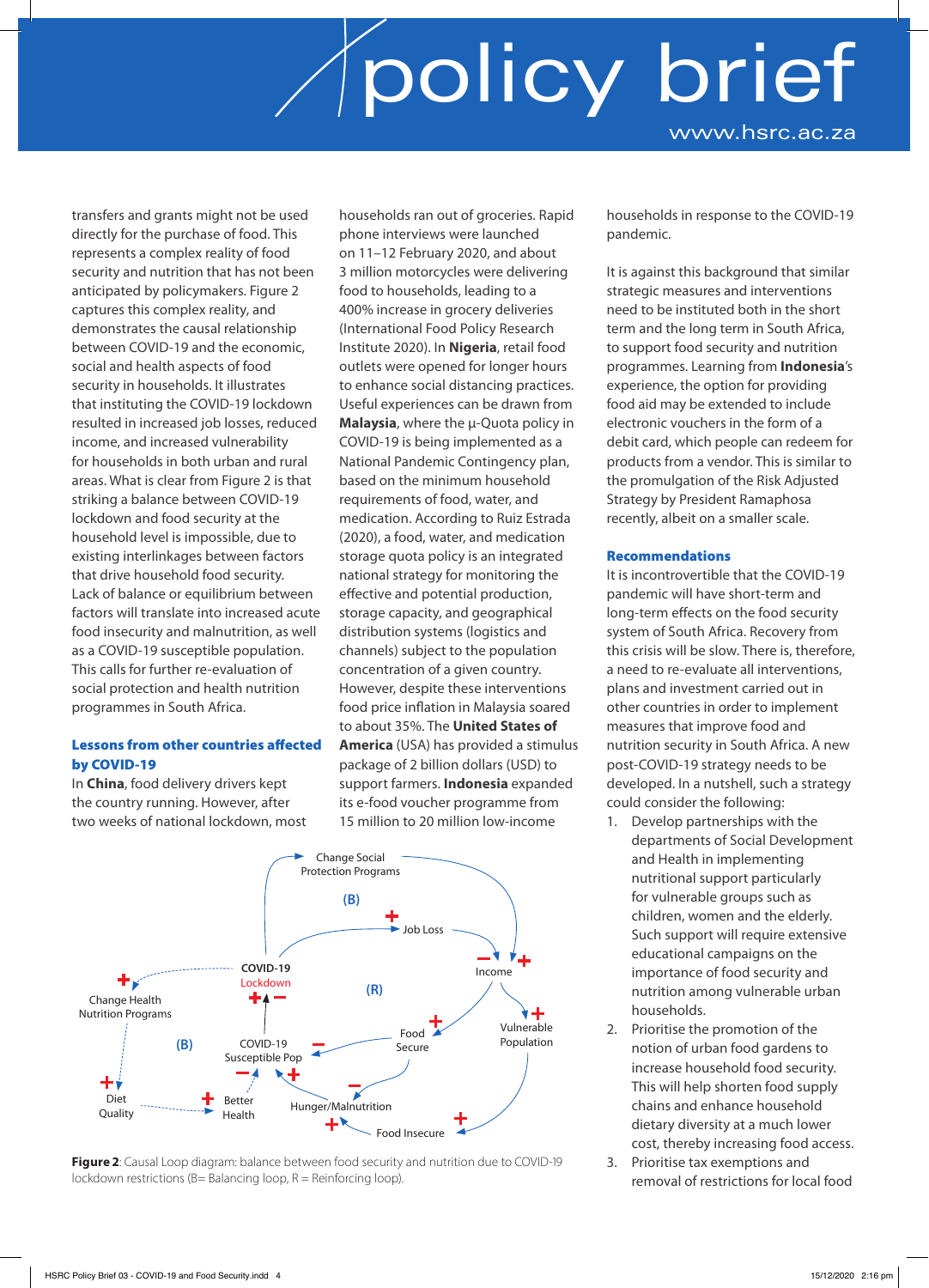purchases and food components aimed at humanitarian purposes, especially those targeting vulnerable households.

- 4. Adjust social protection programmes for food prices and eliminate value-added tax (VAT) and other taxes affecting food prices.
- 5. Prioritise the increased use of cash transfers as opposed to food distribution through cellphonebased platforms. These have increased food access for people in most remote areas in Zimbabwe where the Econet wirelessbased Ecocash money transfer and purchase platform is widely used. Cash-based responses work through markets. Well-targeted cash injections can re-stimulate demand, increase trust in the market chain along which stocks would be sold, unlock the flow of credit, and prevent the capture of the aid market by a few elite agents.
- 6. Develop a School Food and Nutrition Framework in South Africa to augment the existing school feeding programmes. During times of school closure under lockdown, there was a need to package these food hampers and to distribute, with the help of community health workers, to the households in which the school children live. This is to avoid children having to go to their schools to receive cooked meals, which is likely to violate social distancing and lockdown regulations, and expose the children to infection.

### *Medium to long term measures*

- Support subsistence farming through urban and peri-urban nutrition gardens to ensure immediate household food security and nutrition.
- 2. Review trade and taxation policy options and their likely impacts on food security and nutrition.
- 3. Avoid generalised subsidies for food consumers. Subsidies should be targeted at the most vulnerable groups such as children, the elderly and those with chronic diseases.
- 4. Make use of limited strategic grain reserves to provide food to the needy.
- 5. Explore the establishment of effective humanitarian food reserves.
- 6. Mobilise external support to finance additional food imports to vulnerable areas.
- 7. Develop a National Pandemic Contingency Plan for food security and nutrition in vulnerable urban and rural households.
- 8. Provide a stimulus package for strategic food crops to both urban and rural farmers as reported by the President in his national speech on 21 April 2020.
- 9. Build resilience of informal markets that are serving the vulnerable urban communities to avoid the disruption of affordable food supply and the loss in income generation during a pandemic or any other crisis.
- 10. Promote urban farming through the adoption of smart and precision farming technologies. This will reduce the pressure on the food supply chain during the pandemic crisis.
- 11. Develop an information system that will monitor food availability and supply in both rural and urban areas of South Africa. Such a system should be accessible to all departments responsible for social development and support.
- 12. The ramifications of COVID-19 point towards the urgent need to provide enhanced institutional frameworks for continuous monitoring and assessment of food and nutrition security. Firstly, adopting the SADC Regional Vulnerability Assessment and Analysis (RVAA) Institutionalisation Index could

be one way of strengthening the National Vulnerability Assessment Committee (SAVAC), which would be instrumental in formulating intervention strategies. Continuous assessment and monitoring of food and nutrition security is a necessity, not an option. This requires strong institutional and financial support to provide the requisite baselines, surveillance, and assessments of both urban and rural vulnerable communities.

### Conclusion

There is no doubt that due to the COVID-19 pandemic, food security and nutrition are at a crossroads, especially in vulnerable urban households in South Africa. In the short term, there is pronounced limited food access and food utilisation because of the disruption of food production and supply chains. This is due to the closure of key actors and suppliers in food value chains as a result of the nationwide lockdown. The effects of the lockdown have been exacerbated by rising poverty and unemployment (29%) levels, which are more common in urban areas. In light of the COVID-19 lockdown, income levels for workers in informal and seasonal jobs, who constitute most vulnerable urban households, have been drastically reduced. This has ultimately resulted in limited food access among vulnerable households. These effects of the lockdown, combined with other measures such as isolation, have resulted in poor dietary intake that has led to the limited intake of vitamins, minerals, plant and animal protein, fatty acids, and other food supplements. Consequently, hunger and malnutrition will emerge, especially among vulnerable groups such as children, the elderly, people with HIV and/or AIDS, and those with other chronic diseases. As a result of the nationwide lockdown, there have been reported cases of food protests, civil unrest, and increased cases of domestic violence, mostly